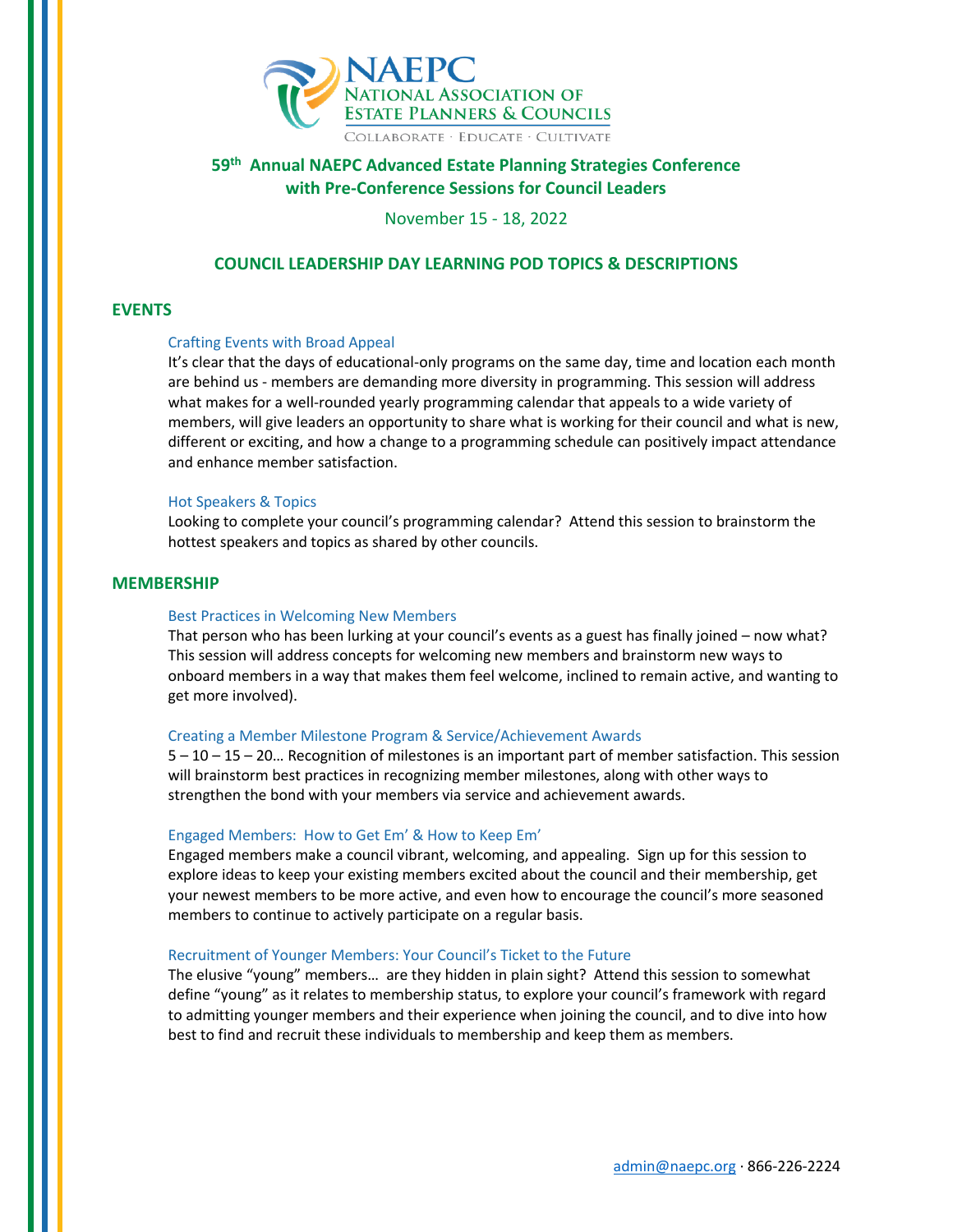

# **OPERATIONS**

# Becoming a Council of Excellence

The Council of Excellence Award, in addition to being NAEPCs highest council honor, is considered to be a roadmap of best practices from which every council can benefit. Attendees can expect to learn about the application and questions asked within, as well as what has made the winning councils so successful.

### Creating a Sponsorship Program / Increasing Non-Dues Revenue

Many councils are creating or refining sponsorship programs and exploring other options like job posting services to help increase revenue, which may also allow your council to hire a staff person, keep dues low, support special initiatives, and continue to provide an exceptional membership experience. This session will address best practices and new ideas to grow revenue and create programs that will be exciting and appealing.

### Diversity, Equity, and Inclusion & its Impact on Your Council

Diversity, equity, and inclusion is used to describe policies and programs that promote the representation and participation of different groups of individuals and is an increasingly important topic for membership associations, including NAEPC. Attend this pod to have an open and thoughtful discussion about DEI as it relates to your estate planning council and its membership and future.

#### Employing an Association Executive

Having an executive allows an association's board of directors to take their focus away from daily administrative tasks like meeting preparation and dues mailings, and transfers that time and energy to direction, growth, and new initiatives. Often, however, there are concerns about the ability to find and pay for a qualified individual in this role. Attend this pod to learn more about the benefits of having a staff member, as well as finding, funding and integrating an association executive into your council's operations. \**This session is limited to those councils that do not currently have staff/an association executive*.

#### Help! Our Board, it's BORED!

An engaged, dedicated, and working board of directors is critical to the success of any membership association. This pod will address ideas related reinvigorating a board of directors, how best to handle under-performing volunteers, and strategies to ensure that your board is happy, healthy, and leading the council toward a bright and successful future.

#### How to Implement the Accredited Estate Planner® Designation Council Nomination Program

We know that the Accredited Estate Planner® designation is the only graduate designation in estate planning, but what's this Council Nomination program all about and how does it differ from a selfnomination? Attend this special session to learn about the privilege available to all estate planning councils affiliated with NAEPC, followed by open discussion of how councils have successfully implemented an annual program that assists with member engagement and retention.

# Operations Checklist

This important and detailed session will address the "must have" items in a council's operations checklist and offer a starting point from which to ensure that each yearly transition is smooth, consistent, and efficient.